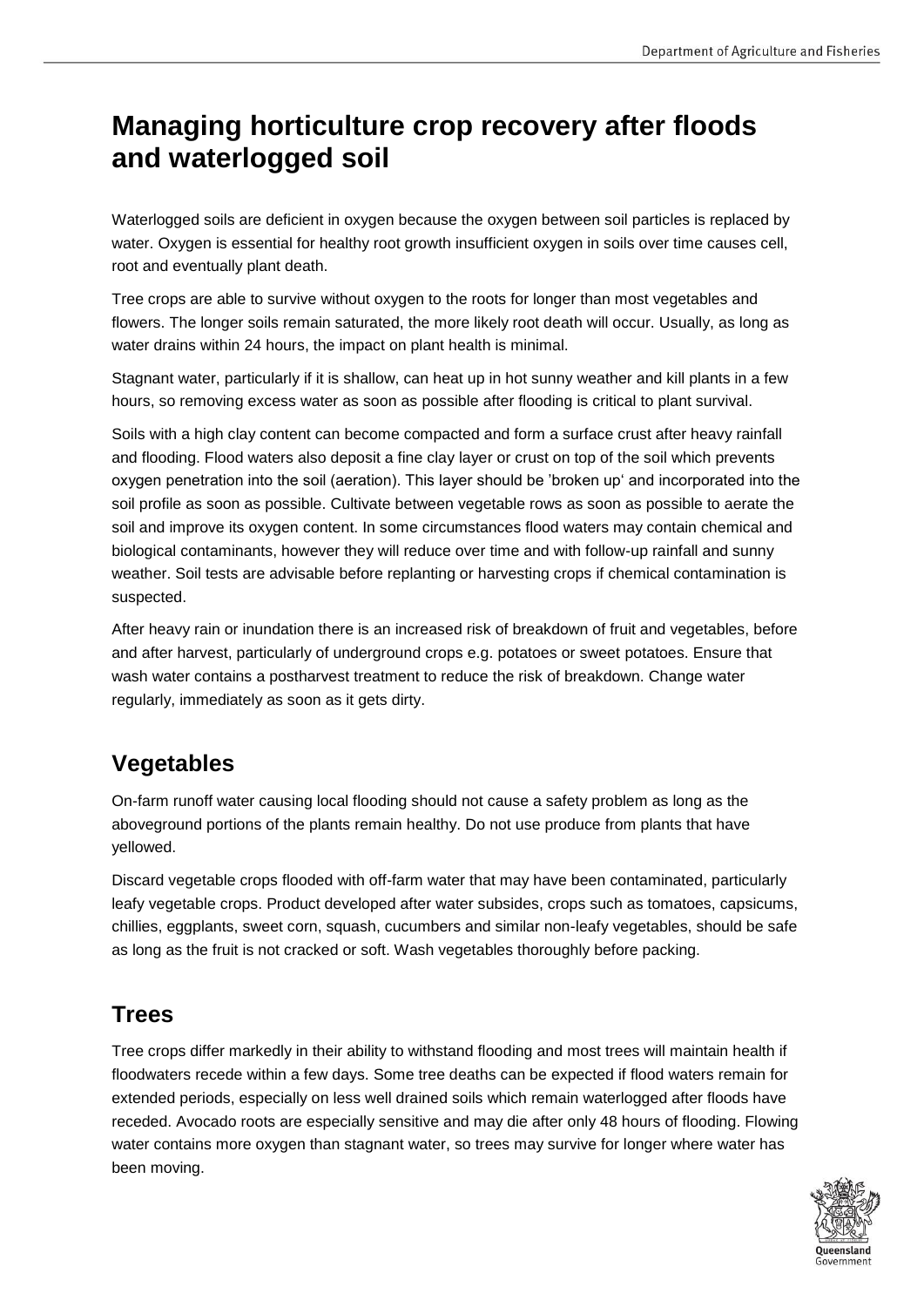Discard produce flooded with off-farm water that may have been contaminated. Remove dying or dead branches that may become an entry point for disease organisms or insect pests.

### **Crop symptoms**

Crops stressed by water-logging may wilt, leaves may turn yellow due to iron chlorosis or nitrogen deficiency, tree branches may dieback and in some cases crops will die.

Vegetables and young or newly planted trees are most at risk as they lack an extensive root system. Flood damaged crops may have extensive root death, so irrigation timing is vital to recovery and to avoid ongoing plant stress. Apply small amounts often until the root system has recovered.

# **Pests and diseases**

Many diseases are more active in wet, humid conditions and pests can also cause problems. Apply suitable disease control measures as soon as possible and monitor for pests.

A complete list of pesticides with registrations or permits is available on the APVMA website [www.apvma.gov.au](http://www.apvma.gov.au/) 

### **Fertiliser replacement**

#### **Vegetables**

Gradual replacement of fertilisers is critical for recovery of a healthy root system. Heavy applications may cause further root damage. Foliar applications of soluble major and trace element mixtures may help 'kick start' plants until their root systems re-establish.

#### **Tree crops**

Three of the important nutrients for tree crops: nitrogen, potassium and boron are prone to leaching from the soil and as a result of the high rainfall are likely to be low. Adjust their fertiliser applications to make up for expected shortfalls, typically rates are increased by up to 20% above normal. Be very careful with boron (especially on light sandy soils) not to overdo the rates since this element can easily reach toxic levels.

With the likelihood of continued heavy rain, fertiliser rates are best split into frequent applications of small amounts. This means the amount that can potentially be lost with each rainfall event will be lower and the levels will be topped up sooner with the next application.

# **Advice**

It is advisable that producers under personal stress seek professional crop advice before making decisions about removing or replacing crops damaged due to waterlogging.